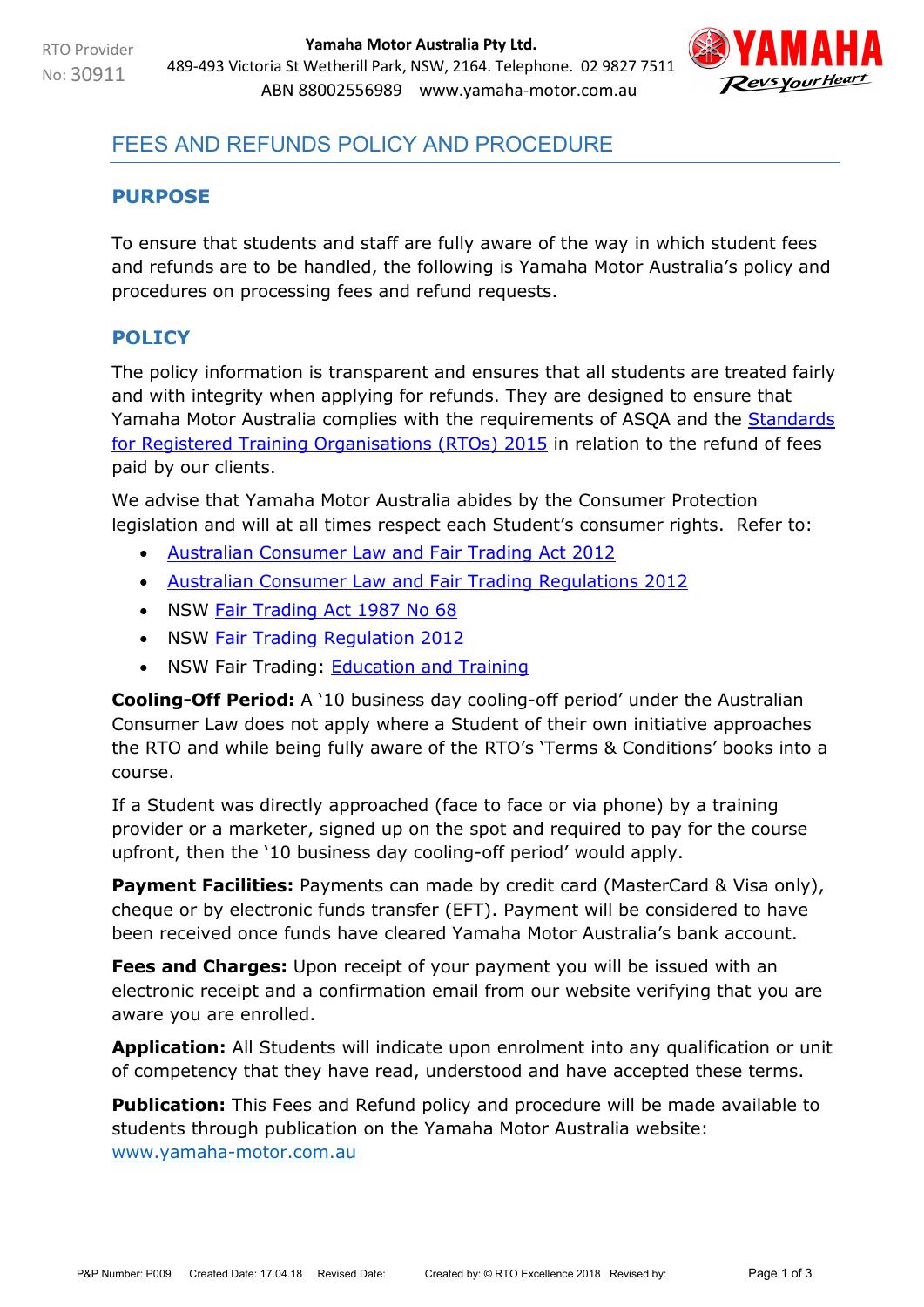

**Refunds:** All refund requests are to be processed within five business (5) days of the application being received and to be signed off by the Accounts Manager.

A refund will only be paid if:

- You have overpaid the fee.
- You have enrolled into incorrect training and assessment that is unsuitable to your situation and you wish to transfer to the appropriate training and assessment sessions. The fee difference will be refunded or charged.
- You have enrolled in a course that has been cancelled by Yamaha Motor Australia
- Yamaha Motor Australia is to cease trading before training and assessment commencement or deliver the training that you have purchased
- Yamaha Motor Australia fails to provide in full, the agreed training services, or training and assessment is terminated after its scheduled commencement date. However, a percentage of the original fees and charges may apply depending on the percentage of completed training activities.
- You advise, before classes commence, that you are withdrawing from scheduled training and assessment sessions. However, a percentage of the original fees and charges may apply depending on the notice given and costs already incurred by Yamaha Motor Australia
- The Managing Director is of the opinion that you would be unreasonably disadvantaged if you were not granted a refund. In this case a part refund may be made, based on the notice given and costs already incurred by Yamaha Motor Australia
- In any case all materials must be returned in an acceptable condition to Yamaha Motor Australia prior to any refund being granted

A refund will not be provided if:

- The Student does not present for the training and assessment
- A Student fails to complete the course by cancelling or withdrawing their enrolment from scheduled training and assessment sessions
- The Student has been expulsed from scheduled training and assessment sessions by breaching the required code of conduct as described in the Student Handbook
- The Student had failed to pay the course fees

## **PROCEDURE**

- 1. A Student or client contacts Yamaha Motor Australia requesting a refund for training and assessment sessions that they have enrolled into
- 2. Yamaha Motor Australia will provide the 'Refund Request Form' to the claimant, while explaining that the refund application process will commence once the refund request form has been filled in, submitted and received by Yamaha Motor Australia